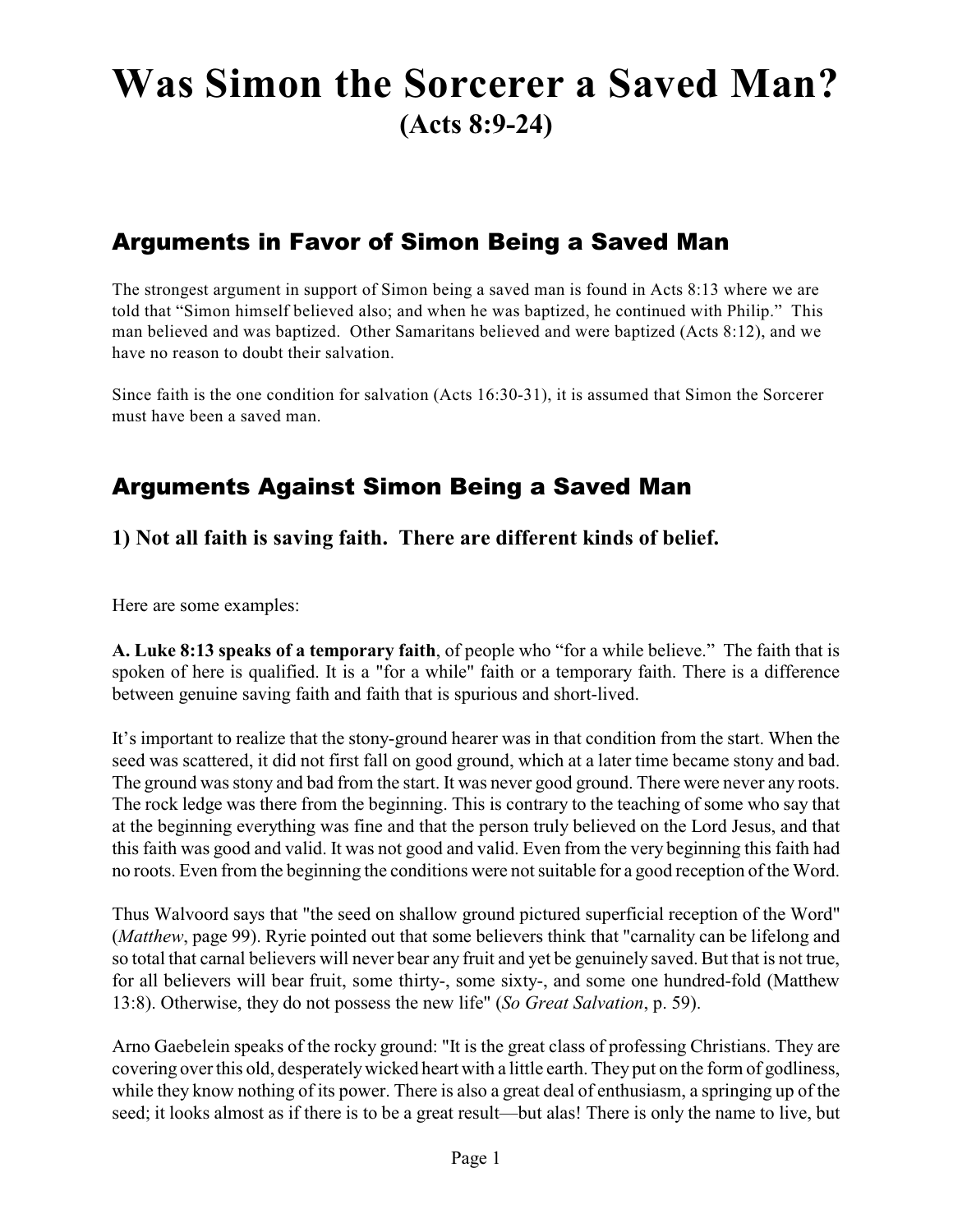death is behind it" (*Matthew*, p. 272-273). Gaebelein thus taught that the "stony ground" hearer represented an unbeliever. F.W. Grant in his *Numerical Bible* takes the same position.

Homer Kent taught the same (see his Matthew commentary in *Wycliffe Bible Commentary*). Here is what L.S. Chafer said about this parable (*Systematic Theology*, Vol. III, page 296): "Whatever seeming reality may be attached to the experience of those who are represented by that which fell by the wayside, or by seed that fell in stony places, or by seed that fell among thorns, the determining test is that these did not mature into wheat, as did the seed which feel into good ground....That Word does move many superficially, but those who are saved by it are likened to wheat." He describes the other three types of ground (hard, stony and thorny) as "the three failures." See also William Kelly's discussion of the Luke 8 passage in *The Gospel of Luke*, pages 125-126.

**B) 1 Corinthians 15:2.** Some believe, but they don't hold fast to the gospel which Paul preached. Paul describes this type of faith as being "in vain." They believed in vain. Their belief falls short of saving faith. "The Apostle is not implying that some of the Corinthian believers were lost for want of faith; rather it is that their faith has never been sufficient for salvation" (Chafer, *Systematic Theology*, Vol. III, page 296).

**C) John 2:23.** "There were many who "believed in His Name when they saw the miracles which He did." [Compare Simon's fascination with the miracles of the apostles in Acts 8:13.] Was this saving faith or did it come short of saving faith? It was a faith based on miracles which they saw. This faith, which was based on miracles, came short of saving faith for two reasons: 1) Even though they believed in Him, He did not believe in them (same verb used)! He did not commit himself to them (v. 24). He knew what was in them. He could see right past their shallow faith. 2) One of these people who had a faith based on miracles was Nicodemus (3:1-2): "We know that thou art a teacher come from God; for no man can do these miracles that thou doest, except God be with him." This faith that he had did not measure up to saving faith. The Lord told him he must be born again.

**D) John 8:31.** Jesus spoke to those Jews who believed on him. Is this describing saving faith? Perhaps it is, but this passage has always puzzled me. In verse 33 who does the "they" refer to? It must refer to people who heard him say, "The truth shall make you free" because they took up on this and said, "We were never in bondage to any man." But as you read verses 33-44 it is obvious that these are unsaved Jews who were very antagonistic to Christ ("ye are of your father the devil" etc.). If we say that those in verse 31 were true believers, then how do we explain the following context? Homer Kent sees this same problem: "This raises the question of whether it was true saving faith....No clear transition can be seen here between different groups of Jews....Apparently the sense is that these who believed in Jesus had come to a sort of mental acceptance, but not to any personal trust" (*Light in the Darkness*, page 126).

**6) James 2:14-26** speaks of a "dead faith" which is fruitless and of demons "who believe and tremble." James makes the point that a true believer will demonstrate his faith by his works. Charles Ryrie said it this way:

James 2:24 ["Ye see then how that by works a man is justified, and not by faith only"] is the reply to the question of James 2:14. Unproductive faith cannot save, because it is not genuine faith. Faith and works are like a two-coupon ticket to heaven. The coupon of works is not good for passage, and the coupon of faith is not valid if detached from works" (*Ryrie Study Bible*, comment under James 2:24).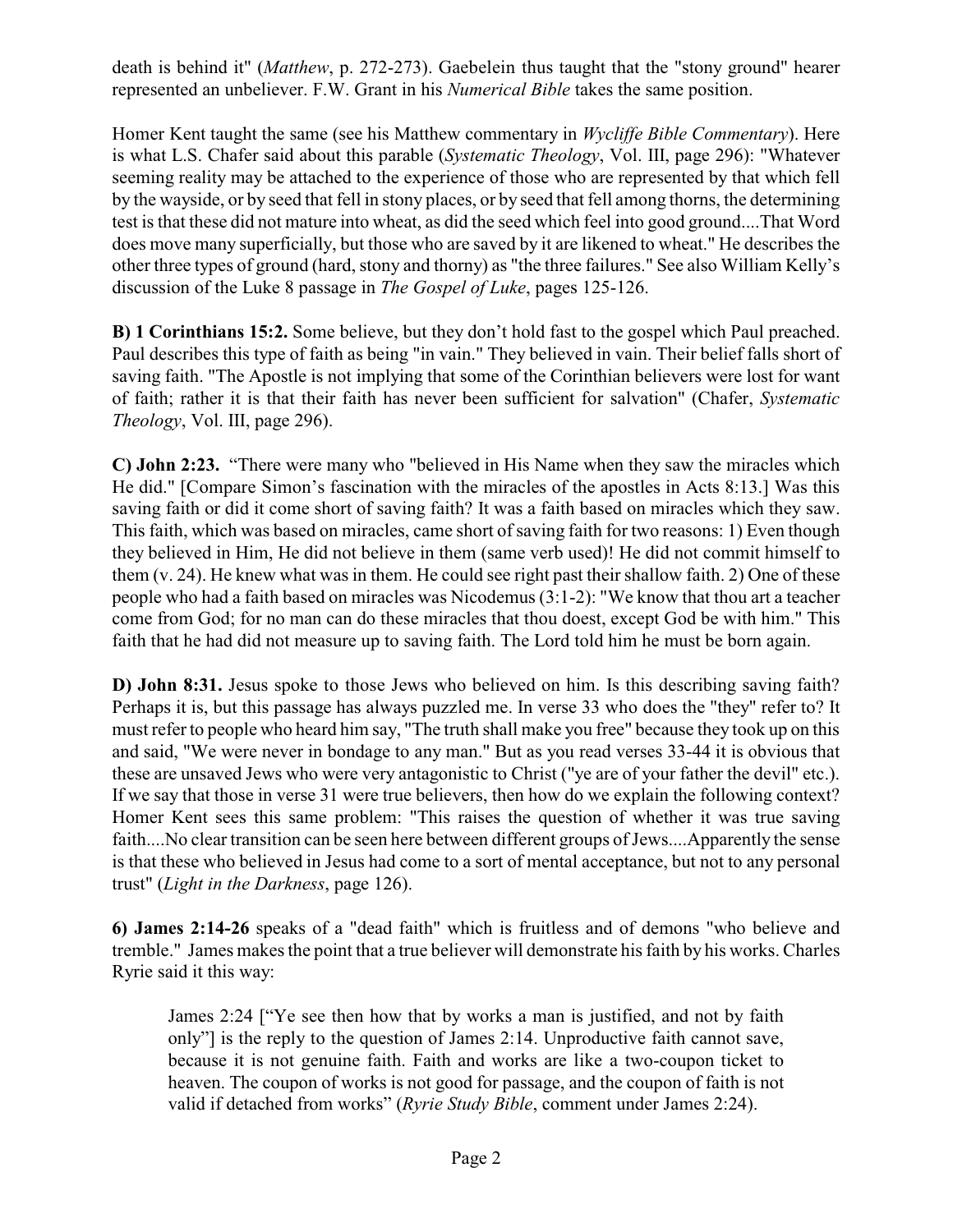In thinking about "dead faith" it is helpful to connect this with the "dead works" mentioned in Hebrews 6:1 and 9:14. "Dead works" are works flowing from the flesh which is stamped with death, by which one seeks to establish himself before God. Such works never had "life," or were not once alive and then "died"—but have always been "dead" (without life or spirit). Likewise the same can be said of "dead faith" (James 2), which is of mere human origin, flowing from the flesh which is stamped with death. Such "faith" never had "life," or was not once alive and then "died," but has always been "dead" (without life or spirit). "As the body without the spirit [without life] is dead, so faith without works [without life] is dead" (James 2:26).

**Conclusion**: When the Scripture says that Simon believed, it is possible that his faith was deficient and was not genuine saving faith. The Acts 8 passage clearly points to the fact that Simon was greatly impressed and believed because of the miracles that were performed (much like the "believers" in John 2:23 who, like Nicodemus, believed in the miracles but were not born again). John Rutherford describes the faith of Simon in this way: "It is an indication of the nature of the faith which he possessed in the gospel—wondering amazement at a new phenomenon not yet understood, not repentance or trust in Christ" (*The International Standard Bible Encyclopaedia,* Vol. IV, page 2796).

#### **2. Simon did not understand salvation or the grace of God.**

From the very beginning Simon did not understand salvation and did not understand the grace of God. He thought God's gift could be purchased with money (Acts 8:18-20). Simon, as a sorcerer, had great power over people (Acts 8:9-10) and he wanted to continue to have such power in the Christian realm. He seemed to be envious of the way God was using the apostles (Acts 8:18-19). He did not demonstrate the broken and contrite spirit of a man who was simply thankful to be a sinner saved by grace. He demonstrated a fear of judgment (Acts 8:24), but no genuine repentance. He was told to repent of his wickedness (Acts 8:22), but there is no indication that he ever did.

#### **3. The words of Peter seem extremely harsh and strong for anyone but a wicked unbeliever (Acts 8:20-23).**

"But Peter said unto him, Thy money **perish with thee**, because thou hast thought that the gift of God may be purchased with money. **Thou hast neither part nor lot in this matter**: for thy heart is not right in the sight of God. Repent therefore of this thy wickedness, and prayGod, if perhaps the thought of thine heart may be forgiven thee. For I perceive that thou art in the gall of bitterness, and in the bond of iniquity" (Acts 8:20-23, emphasis mine).

"Thymoney perish with thee"–this implies that Simon was going to perish. Literal translation: "Thy silver be with thee into perdition." When does the Bible ever describe a true believer as one who is going to perish? Compare 1 Corinthians 1:18; 2 Corinthians 2:15.

"Thou hast neither part nor lot in this matter"–Peter had just been talking about God's gift of salvation, and if Simon had no part in that he must be unsaved.

Peter was given great discernment by the Lord to understand the true heart of Simon (even as Paul was later given discernment to understand the heart of Elymas the sorcerer, Acts 13:6-11).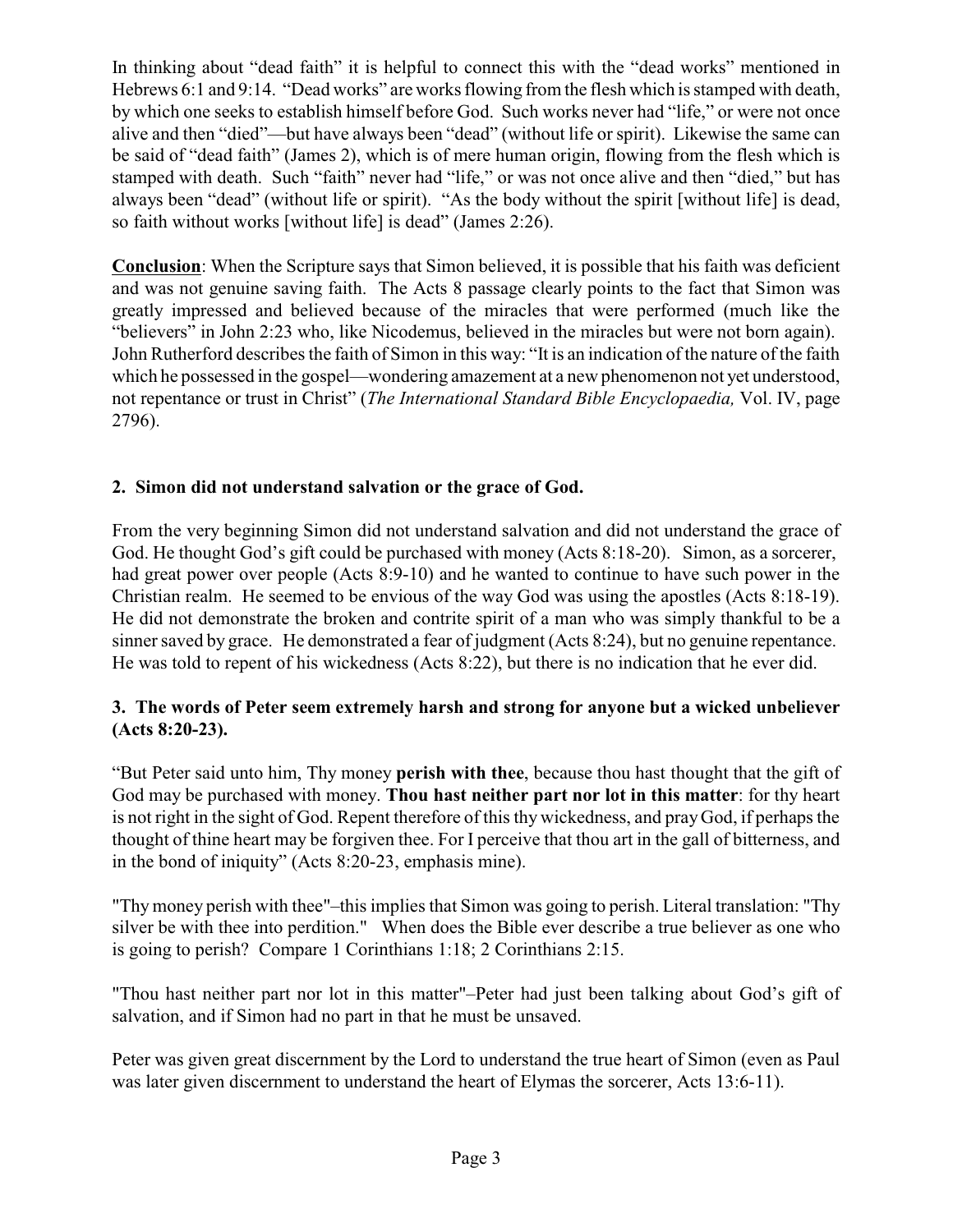#### **4. What we learn about Simon from church history.**

Although the Bible only devotes part of one chapter to this man, the Church Fathers (Justin Martyr, Jerome, Origen, Irenaeus, etc.) had much more to say about him. Their writings described his heretical views and his self promotion. He is known in history as Simon Magus, "magus" being a term which means sorcerer or magician. We are more familiar with the word in its plural form, "magi," as a description of the wise men. Simon had followers called "Simonians" and they held certain Gnostic errors. Many consider Simon to be one of the chief originators of Gnosticism. Philip Schaff wrote, "The author, or first representative of this baptized heathenism, according to the uniform testimony of Christian antiquity, is Simon Magus, who unquestionably adulterated Christianity with pagan ideas and practices, and gave himself out, in panthesitic style, for an emanation of God" (*History of the Christian Church*, Volume 1, page 566). In the legends about Simon he is seen as being in constant opposition to the Apostle Peter. In other words, he was not known for being a friend of the church.

Simon and his sin is immortalized in our vocabulary. The word "simony" indicates the crime of buying or selling a spiritual office for a price in money.

#### **5. What Bible students have said about Simon the Sorcerer.**

C. I. Scofield, in *Rightly Dividing the Word of Truth*, agrees that Simon was a mere professor, not a genuine possessor. In the final chapter of this booklet ("Believers and Professors") Scofield has this heading: "BELIEVERS ARE SAVED, MERE PROFESSORS ARE LOST." The first example he gives of a mere "pretender" is that of Simon.

Dr. John Whitcomb in his audio series on the book of Acts (35 messages, available from the Middletown Bible Church at minimal cost), taught that Simon was a believer much like the believers in John 2:23. Like Nicodemus they believed because of the miracles which they saw, but they were not born again.

Homer Kent observed, "In all likelihood his belief (8:13) was only superficial and not true saving faith, as the following reasons indicate. (1) His belief seems to have been based upon the miracles which he beheld (vs. 13), and could be mere intellectual assent. Jesus usually discounted that kind of faith (John 2:23-25; 6:26,66). It is true that the same word is used for "believe" of Simon and the rest of the Samaritans, but the context must indicate the content of the belief. (2) Simon is contrasted to the others throughout the account. (3) The particular type of rebuke given to Simon makes it doubtful that he was saved. "Thy silver be with thee into perdition" (literal translation). "Thou has neither part nor lot in this matter." "Thy heart is not right." The expression "gall of bitterness and bond of iniquity" was OT terminology descriptive of most serious offenses (Deut. 29:18,20). (4) Simon exhibited no personal sense of sin, but only a fear of judgment. (5) The consistent testimony of church tradition associates Simon Magus with heresy" (*Jerusalem to Rome*, p. 80).

F. F. Bruce: "The nature of his [Simon's] belief must remain uncertain. No doubt it was sincere as far as it went, but was very superficial and unsatisfactory. Jesus Himself, we are told in John 2:23f., attached little value to the faith that rested on miracles alone" (*The Book of the Acts*, p. 179).